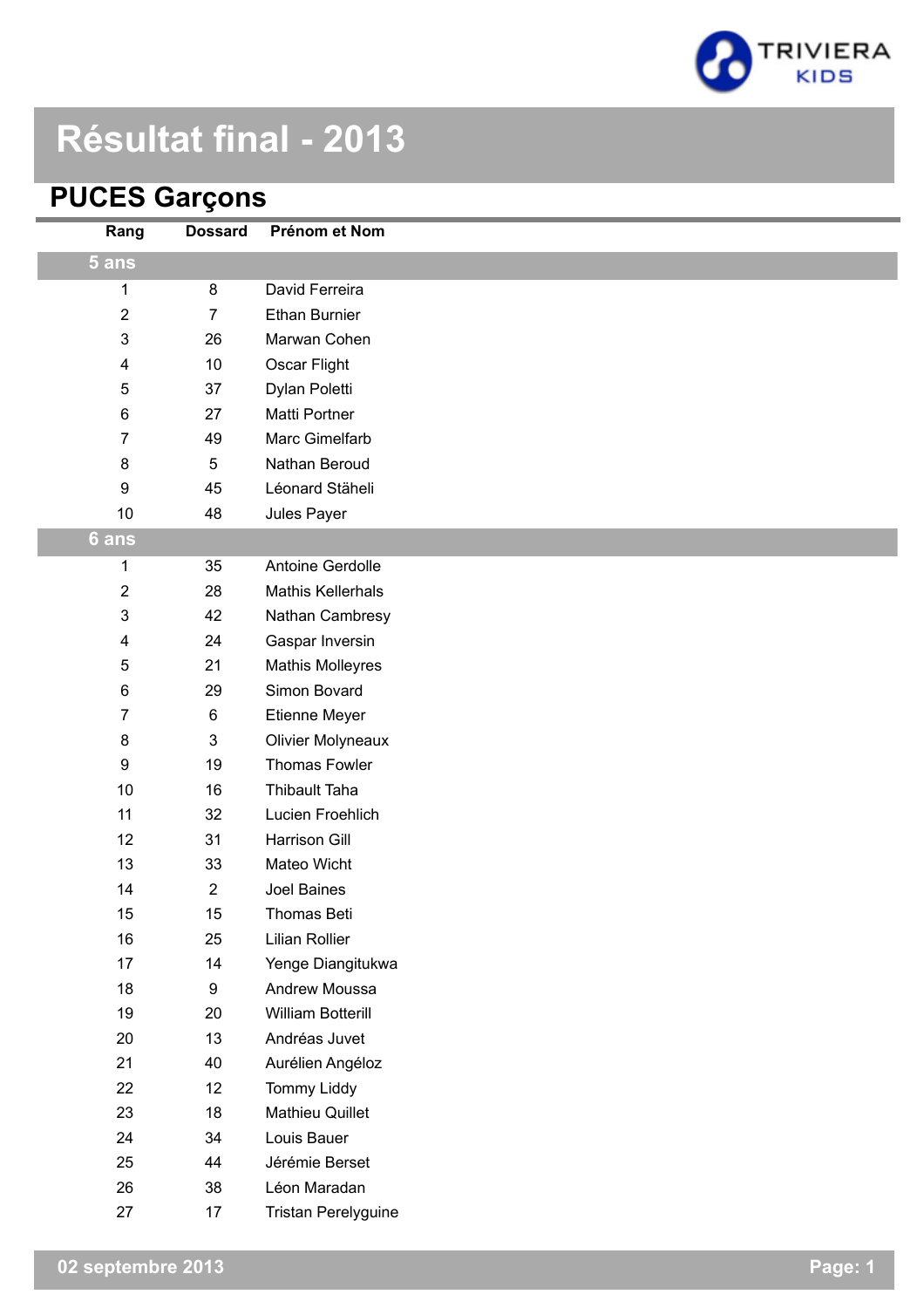## **PUCES Garçons**

| Rang | <b>Dossard</b> | Prénom et Nom               |
|------|----------------|-----------------------------|
| 28   | 36             | Aymeric Chabod              |
| 29   | 4              | Yannis Schnider             |
| 30   | 11             | Jack Bewick                 |
| 31   | 22             | Loïc Metrailler             |
| 32   | 39             | <b>Miles Sandstedt Hill</b> |
| 33   | 43             | Esteban Haldenwang          |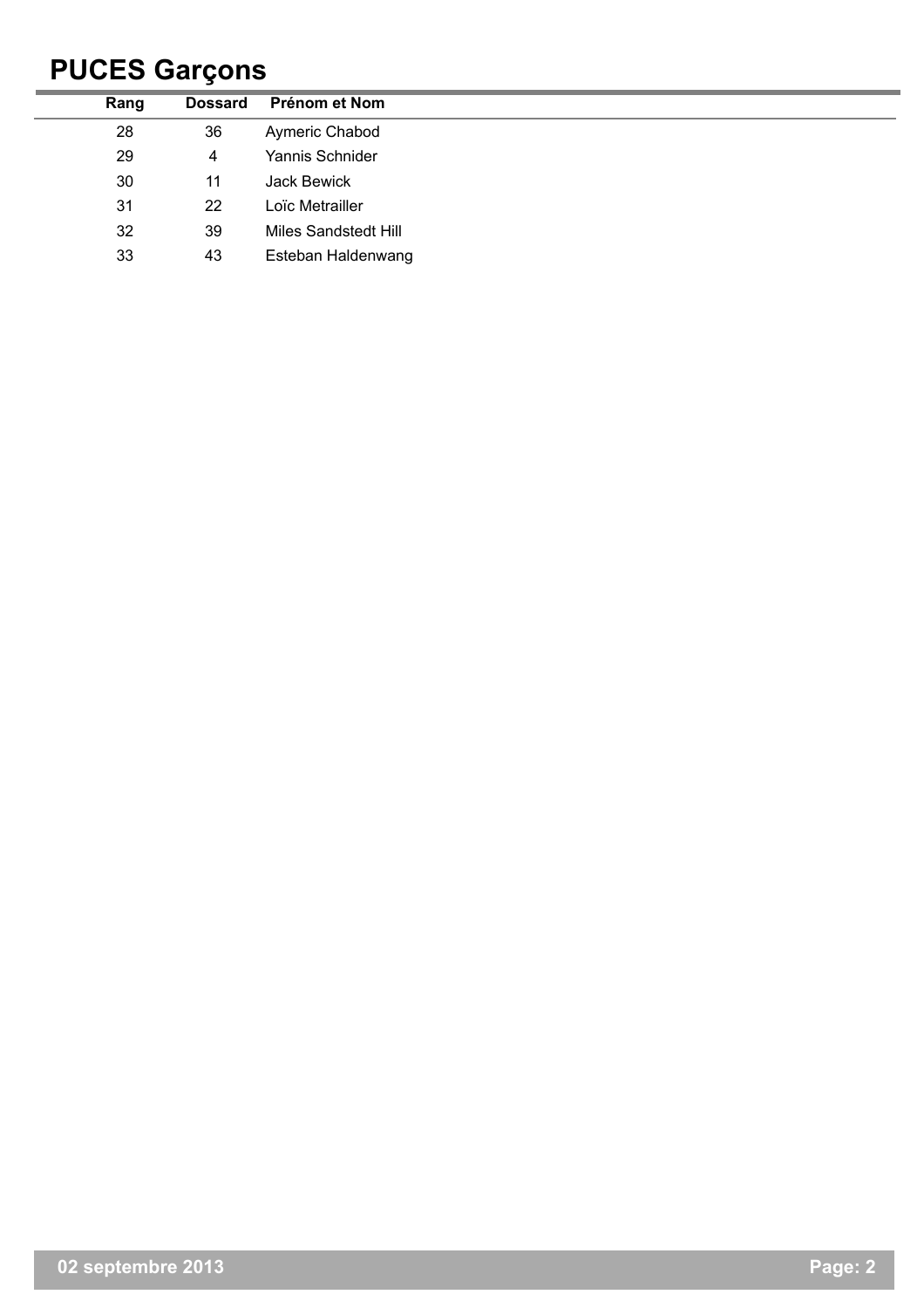#### **PUCES Filles**

| Rang                    | <b>Dossard</b> | Prénom et Nom            |
|-------------------------|----------------|--------------------------|
| $5$ ans                 |                |                          |
| 1                       | 74             | Léonie Robadey           |
| $\overline{2}$          | 72             | <b>Marine Nicolas</b>    |
| 3                       | 57             | Laly Maeder              |
| $\overline{\mathbf{4}}$ | 69             | Organe Sierro            |
| 5                       | 64             | Lucie Genillard          |
| $\,6$                   | 79             | Eva Jacquemont           |
| $\overline{7}$          | 73             | Nila Davit               |
| 8                       | 59             | Anika De Jong            |
| $\boldsymbol{9}$        | 61             | <b>Eleanor Botterill</b> |
| 10                      | 62             | Agnès Molleyres          |
| 6 ans                   |                |                          |
| 1                       | 51             | Erin Guerra              |
| $\sqrt{2}$              | 76             | Hulya Tekdogan           |
| 3                       | 53             | Kailani Hauswirth        |
| $\overline{\mathbf{4}}$ | 52             | Aliyah Abetel            |
| 5                       | 77             | Mila Blanchard           |
| $\,6$                   | 65             | Eva Roman                |
| $\overline{7}$          | 66             | Maria Wenzel             |
| $\bf 8$                 | 58             | Leila Segmüller          |
| 9                       | 70             | Laurine Marguerat        |
| 10                      | 63             | Cléa Munarin             |
| 11                      | 67             | Kailani Vallat           |
| 12                      | 75             | Malya Chenaux            |
| 13                      | 54             | Ella Jefferiss-jones     |
| 14                      | 60             | Annika Frei              |
| 15                      | 68             | Amelie Stafford          |
| 16                      | 55             | Elle Small               |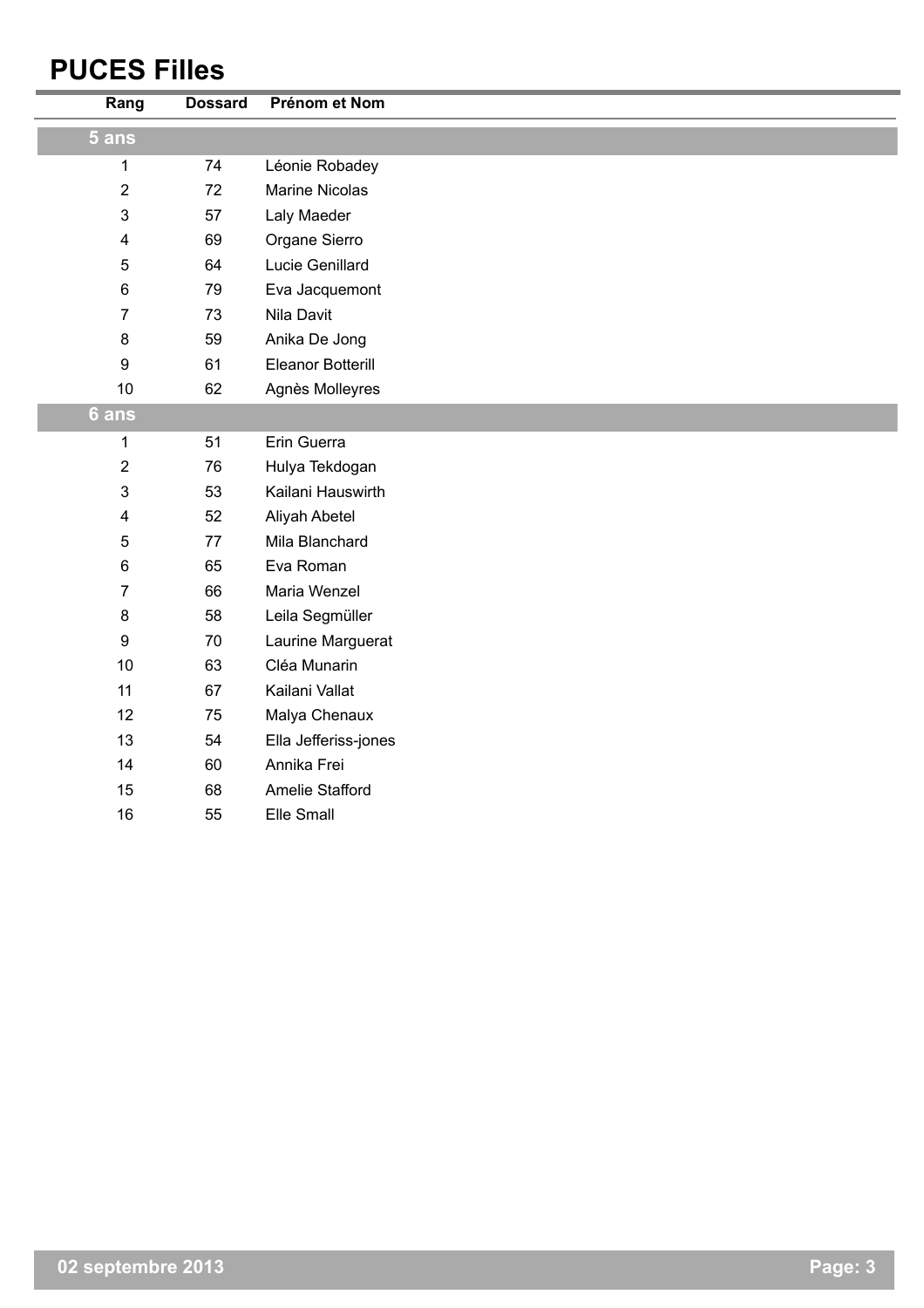## **MOUSTIQUES Garçons**

| Rang           | <b>Dossard</b> | Prénom et Nom           |
|----------------|----------------|-------------------------|
| 7 ans          |                |                         |
| 1              | 112            | <b>Stefan Vees</b>      |
| $\overline{2}$ | 131            | Axel Reichenbach        |
| $\mathfrak{S}$ | 124            | Pablo Roman             |
| 4              | 121            | Oliver Wood             |
| 5              | 101            | <b>Wyatt Scott</b>      |
| 6              | 105            | Luca Barone             |
| $\overline{7}$ | 127            | Léo Matthey             |
| $\bf 8$        | 138            | <b>Gregory Cambresy</b> |
| 9              | 109            | Julien Tirelli          |
| 10             | 148            | Luca Bianchi            |
| 11             | 123            | Julien Genillard        |
| 12             | 135            | Nathan Sandmeier        |
| 13             | 106            | <b>Robert Clarke</b>    |
| 14             | 144            | Clovis Robadey          |
| 15             | 113            | Malik Uldry             |
| 16             | 137            | Nolan Wassmer           |
| 17             | 102            | Sacha Winzenried        |
| 18             | 117            | Robin Fowler            |
| 19             | 125            | Mathias Häfliger        |
| 20             | 108            | Arnaud Leimgruber       |
| 21             | 114            | Zach Thompson           |
| 22             | 119            | Giulian Perron          |
| 23             | 118            | Robin Vago              |
| 24             | 142            | Louis Stäheli           |
| 25             | 146            | Max Barani              |
| 26             | 146            | Max Barani              |
| 27             | 129            | Louis Jean Payer        |
| 28             | 133            | Yannis Lüthi            |
| 29             | 132            | Néhémie Dumoulin        |
| 30             | 134            | Thomas Gagg             |
| 31             | 128            | Niklas Shaw             |
| 32             | 120            | Alec Munarin            |
| 33             | 104            | Lucas Boyer             |
| 34             | 140            | Elias Haenggi           |
| 35             | 103            | Marco Meraldi           |
| 36             | 143            | Killian Borgeaud        |
| 37             | 122            | Samuel Callinswood      |
| 38             | 139            | Dany Lombard            |
| 39             | 115            | Lorenzo Rodriguez       |
| 40             | 111            | Roman Rusterholz        |
| 41             | 116            | Ryan De Jong            |
| 42             | 145            | Luca Moscatelli         |
| 43             | 130            | <b>Emerick Sierro</b>   |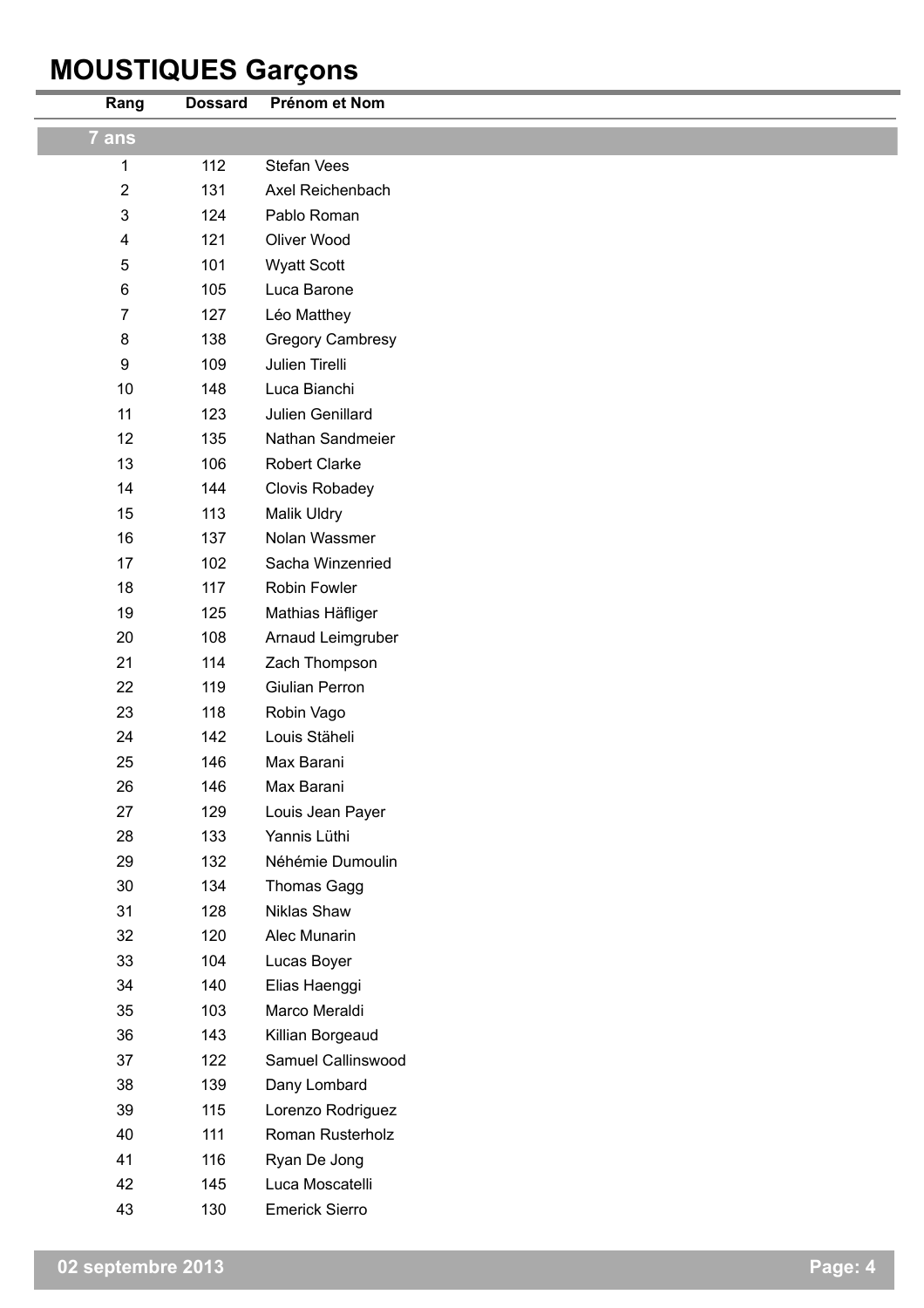## **MOUSTIQUES Garçons**

|      |                | -             |
|------|----------------|---------------|
| Rang | <b>Dossard</b> | Prénom et Nom |
| 40   | 126            | Nathan        |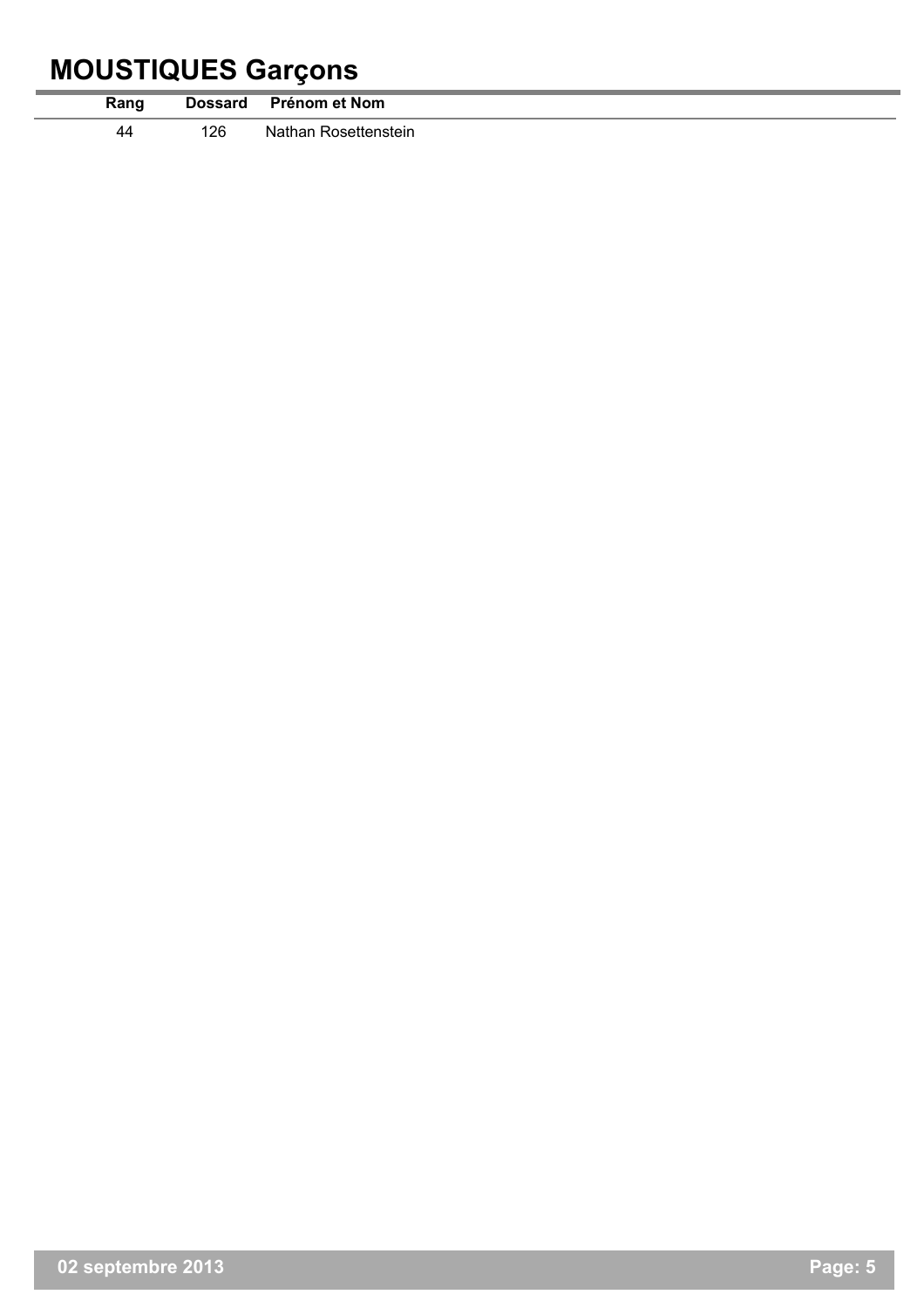#### **MOUSTIQUES Filles**

| Rang           | <b>Dossard</b> | Prénom et Nom                |
|----------------|----------------|------------------------------|
| 7 ans          |                |                              |
| $\mathbf{1}$   | 162            | Manon Génot                  |
| $\overline{2}$ | 152            | Maëline Triponez             |
| $\mathfrak{B}$ | 161            | Sanchia Green                |
| 4              | 154            | Élise Currat                 |
| 5              | 171            | <b>Blandine Chanel</b>       |
| 6              | 168            | Mona Cohen                   |
| $\overline{7}$ | 172            | <b>Laurine Nicolas</b>       |
| 8              | 173            | Selma Abaidia                |
| 9              | 151            | Léna Schenk                  |
| 10             | 176            | Louise Fellay                |
| 11             | 166            | Sterre Van Der Linden        |
| 12             | 164            | Louna Veuthey                |
| 13             | 179            | <b>Tiffany Egandi</b>        |
| 14             | 157            | Amélie Gorka                 |
| 15             | 158            | Jeanne Deschamp              |
| 16             | 183            | Alice Gallagher              |
| 17             | 155            | Manon Meyer                  |
| 18             | 165            | Lana Hengrave                |
| 19             | 159            | <b>Isabella Bewick</b>       |
| 20             | 163            | Elia Tonossi                 |
| 21             | 185            | Katherine Powell             |
| 22             | 184            | Veronique Van Nunen          |
| 23             | 153            | Noémie Beroud                |
| 24             | 177            | <b>Tess Donner</b>           |
| 25             | 174            | <b>Blanka Sandstedt Hill</b> |
| 26             | 178            | Lou Perring                  |
| 27             | 160            | Grace Liddy                  |
| 28             | 169            | Loane Chabloz                |
| 29             | 175            | Éloïse Dutoit                |
| 30             | 167            | Elisa Pleux                  |
| 31             | 182            | Leylah-raphaela Rüegg        |
| 32             | 170            | Xilonen Crettenand           |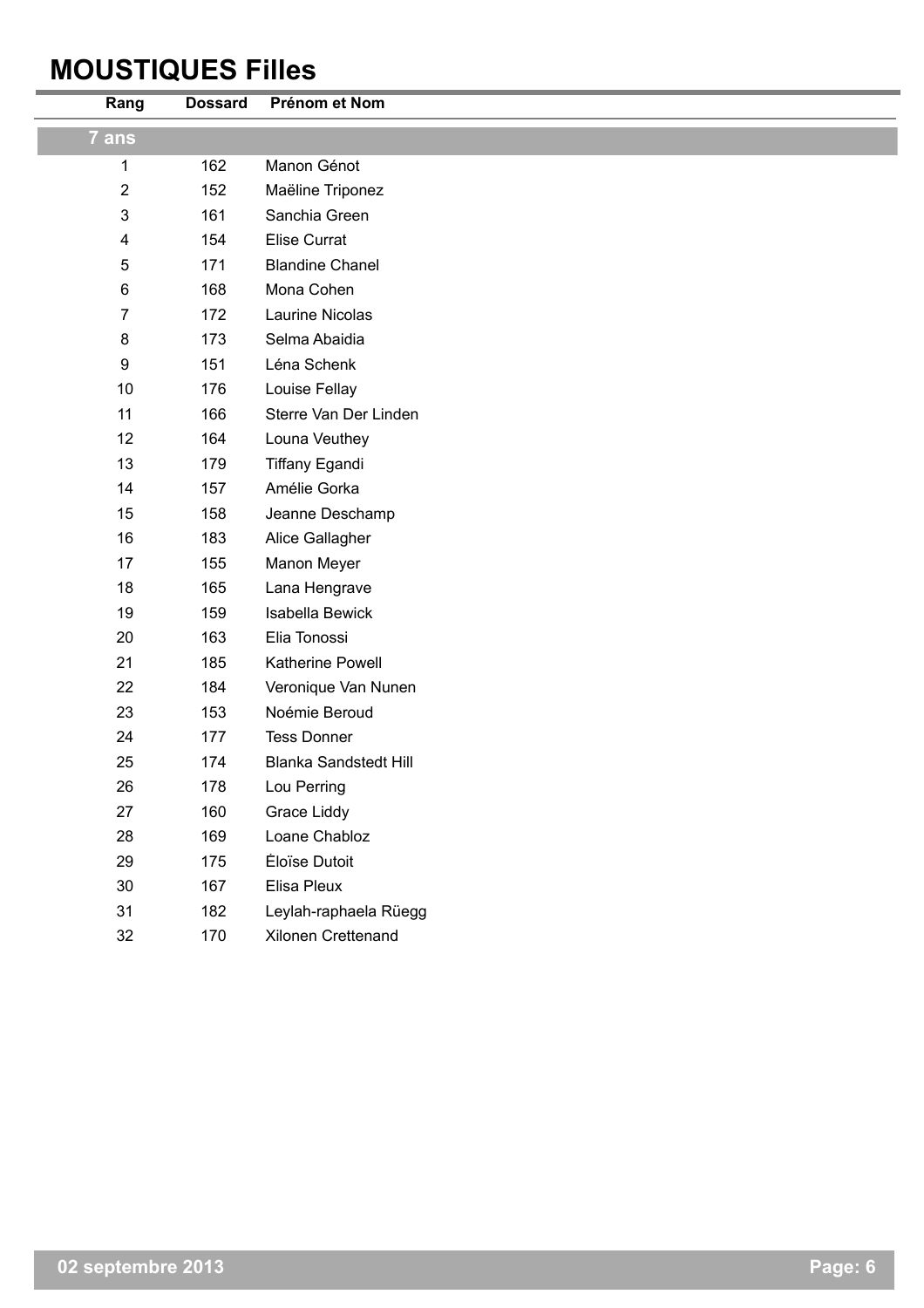## **FOURMIS Garçons**

| Rang                    | <b>Dossard</b> | Prénom et Nom             |
|-------------------------|----------------|---------------------------|
| 8 ans                   |                |                           |
| $\mathbf{1}$            | 505            | Finn Biffiger             |
| $\overline{2}$          | 218            | Léo Maeder                |
| 3                       | 230            | Noa Galliano              |
| $\overline{\mathbf{4}}$ | 231            | Ilan Pedrini              |
| 5                       | 237            | Joris Leiser              |
| 6                       | 236            | Theo Adegeest             |
| 7                       | 206            | Esteban Lacroix           |
| $\bf 8$                 | 240            | Filippo Luberti           |
| $\boldsymbol{9}$        | 508            | Luka Harms Bojic          |
| 10                      | 216            | Joachim Taha              |
| 11                      | 246            | Thomas Moscioni           |
| 12                      | 502            | <b>Corentin Pfister</b>   |
| 13                      | 248            | Anton Ekstrand            |
| 14                      | 207            | <b>Thomas Burnier</b>     |
| 15                      | 202            | Alexandre Dubuis          |
| 16                      | 209            | Anthony Pellé             |
| 17                      | 509            | Quinten Von Nunen         |
| 18                      | 222            | Jonas Frei                |
| 19                      | 241            | <b>Tibo Pittet</b>        |
| 20                      | 214            | Louis Koenig              |
| 21                      | 223            | Luc Vago                  |
| 22                      | 247            | Aikin Braff               |
| 23                      | 245            | Julian Locher             |
| 24                      | 249            | Matteo Giori              |
| 9 ans                   |                |                           |
| 1                       | 244            | Killian Dunand            |
| 2                       | 213            | Sven Vees                 |
| 3                       | 235            | Simon Gerdolle            |
| 4                       | 233            | Alexis Marguerat          |
| 5                       | 212            | Owen Small                |
| 6                       | 201            | <b>Benoit Nichols</b>     |
| 7                       | 510            | Yann Rouge                |
| $\bf 8$                 | 503            | Evan Pesenti              |
| $\boldsymbol{9}$        | 234            | <b>Charles Bauer</b>      |
| 10                      | 211            | <b>Gabriel Rusterholz</b> |
| 11                      | 210            | Nolan Amaudruz            |
| 12                      | 221            | Ryan Byrde                |
| 13                      | 215            | Romain Beytrison          |
| 14                      | 219            | Dimitri Voitchovsky       |
| 15                      | 243            | <b>Adrian Duller</b>      |
| 16                      | 220            | Liam Djamiel Kleber       |
| 17                      | 501            | Erwan Rollin              |
| 18                      | 205            | Félix Marmy               |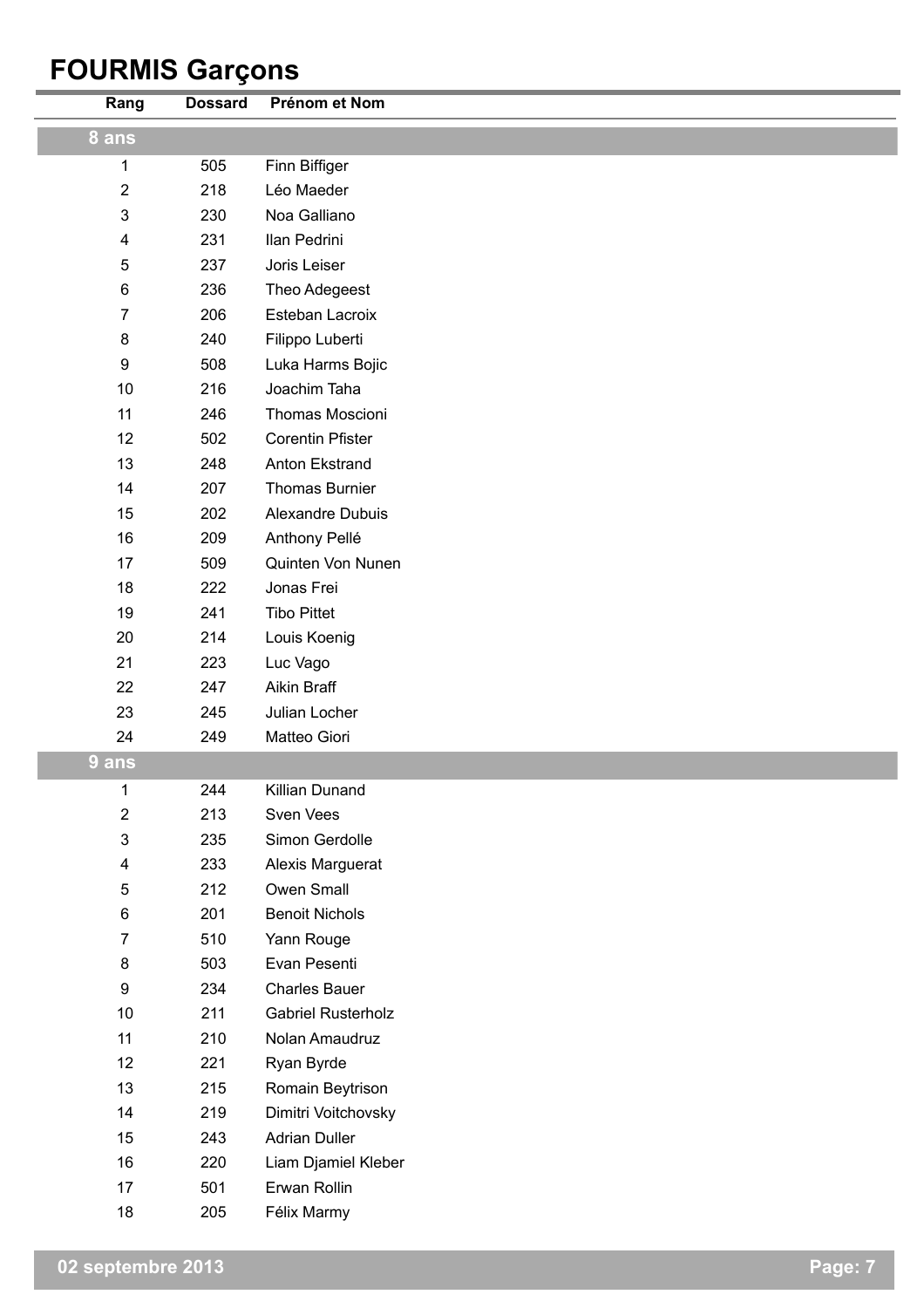## **FOURMIS Garçons**

| Rang | <b>Dossard</b> | Prénom et Nom             |
|------|----------------|---------------------------|
| 19   | 225            | Fynn Boelscher            |
| 20   | 238            | <b>Thomas Schellino</b>   |
| 21   | 239            | Maxence Goetschmann       |
| 22   | 242            | Benjamin Bartroff         |
| 23   | 507            | Jonathan Davet            |
| 24   | 208            | Leonardo Cuellar Montero  |
| 25   | 204            | Diego Meraldi             |
| 26   | 250            | Eliott Bunzli             |
| 27   | 226            | Oric Munarin              |
| 28   | 224            | <b>Tristan Voellinger</b> |
| 29   | 506            | Matthias Borgeaud         |
| 30   | 229            | Jethro Rosettenstein      |
| 31   | 504            | Jordan Vurlod             |
| 32   | 203            | Nolan Schnider            |
|      |                |                           |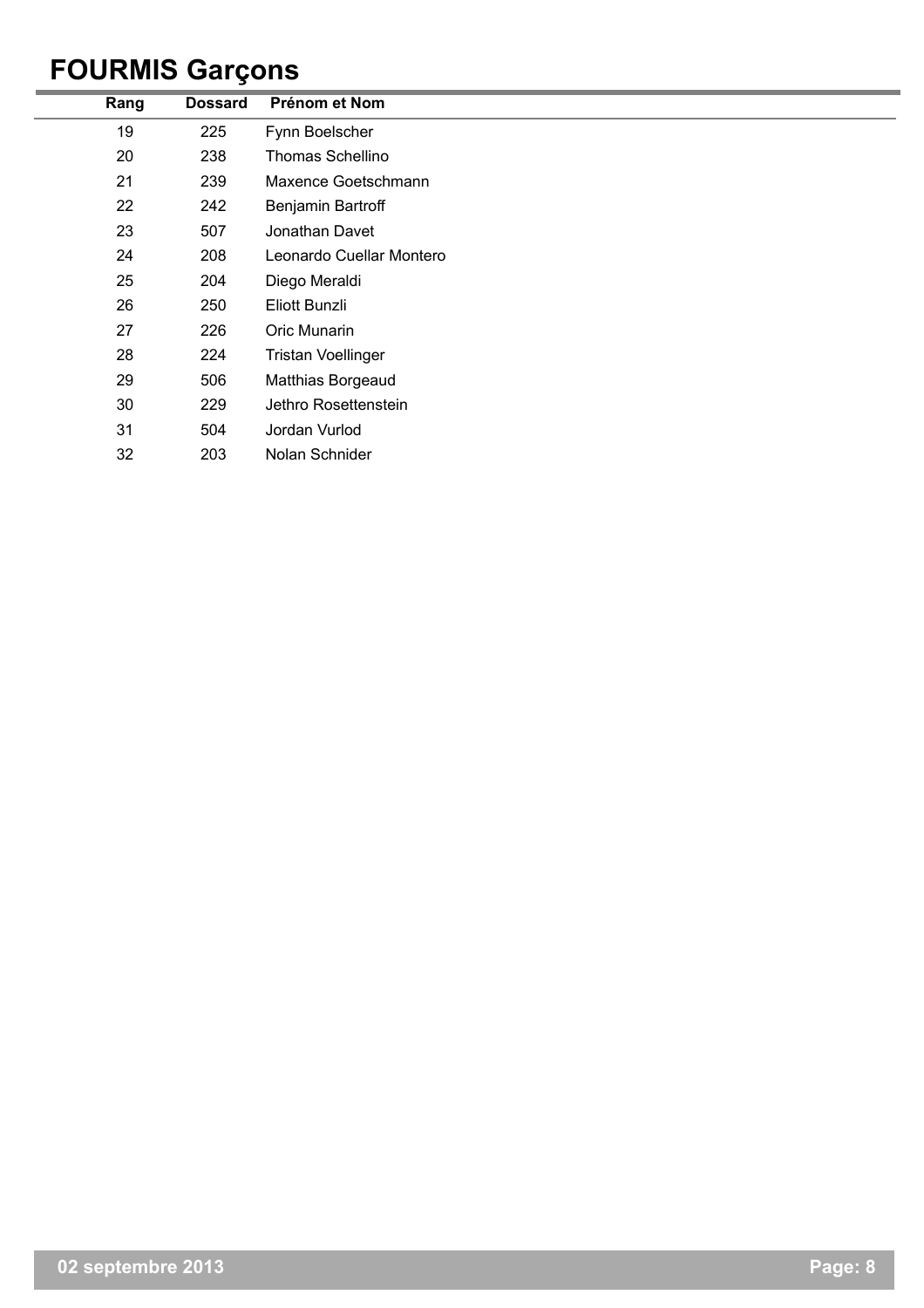#### **FOURMIS Filles**

| Rang                      | <b>Dossard</b> | Prénom et Nom             |
|---------------------------|----------------|---------------------------|
| 8 ans                     |                |                           |
| $\mathbf{1}$              | 268            | <b>Claire Beauvir</b>     |
| $\sqrt{2}$                | 295            | Sarah Bianchi             |
| $\ensuremath{\mathsf{3}}$ | 270            | Lucie Progin              |
| $\overline{\mathbf{4}}$   | 294            | Emma Maillard             |
| $\sqrt{5}$                | 272            | Maisy Redding             |
| $\,6$                     | 531            | Jamie Arthurs             |
| $\overline{7}$            | 264            | Shannon Rignall           |
| $\bf 8$                   | 540            | Juliette Reed             |
| $\boldsymbol{9}$          | 271            | Paikea Hauswirth          |
| 10                        | 259            | Malia Prior               |
| 11                        | 280            | Caitlin Strano            |
| 12                        | 285            | Natasza Bunoan            |
| 13                        | 538            | Maurane Morchetti         |
| 14                        | 293            | Virginia Morena           |
| 15                        | 287            | Mahiné Vallat             |
| 16                        | 275            | Rose Koenig               |
| 17                        | 283            | Zoé Droux                 |
| 18                        | 296            | Mia Balis                 |
| 19                        | 276            | Mette Van De Poll         |
| 20                        | 291            | Zoé Portner               |
| 21                        | 535            | Emma Fellay               |
| 22                        | 255            | Mégane Devenoge           |
| 23                        | 533            | Elissa Bertorelli         |
| 9 ans                     |                |                           |
| 1                         | 257            | Marie Currat              |
| $\sqrt{2}$                | 253            | <b>Estelle Dolet</b>      |
| $\ensuremath{\mathsf{3}}$ | 298            | Noémi Van Der Kaaij       |
| $\overline{\mathbf{4}}$   | 539            | Justine Nicolas           |
| 5                         | 267            | Juliette Janne D'othee    |
| 6                         | 227            | Alexia Betti              |
| $\overline{7}$            | 278            | Laura Beti                |
| 8                         | 279            | Caroline Edéus            |
| 9                         | 534            | Marie Chanel              |
| 10                        | 269            | Leila Abetel              |
| 11                        | 265            | Cynthia Ferreira          |
| 12                        | 252            | Annabelle Nichols         |
| 13                        | 289            | Noor Cohen                |
| 14                        | 300            | Erin Virey                |
| 15                        | 541            | <b>Tiphaine Sandmeier</b> |
| 16                        | 288            | Zoé Pleux                 |
| 17                        | 286            | Sarah Wood                |
| 18                        | 266            | Clara Jordi               |
| 19                        | 273            | Helena Juvet              |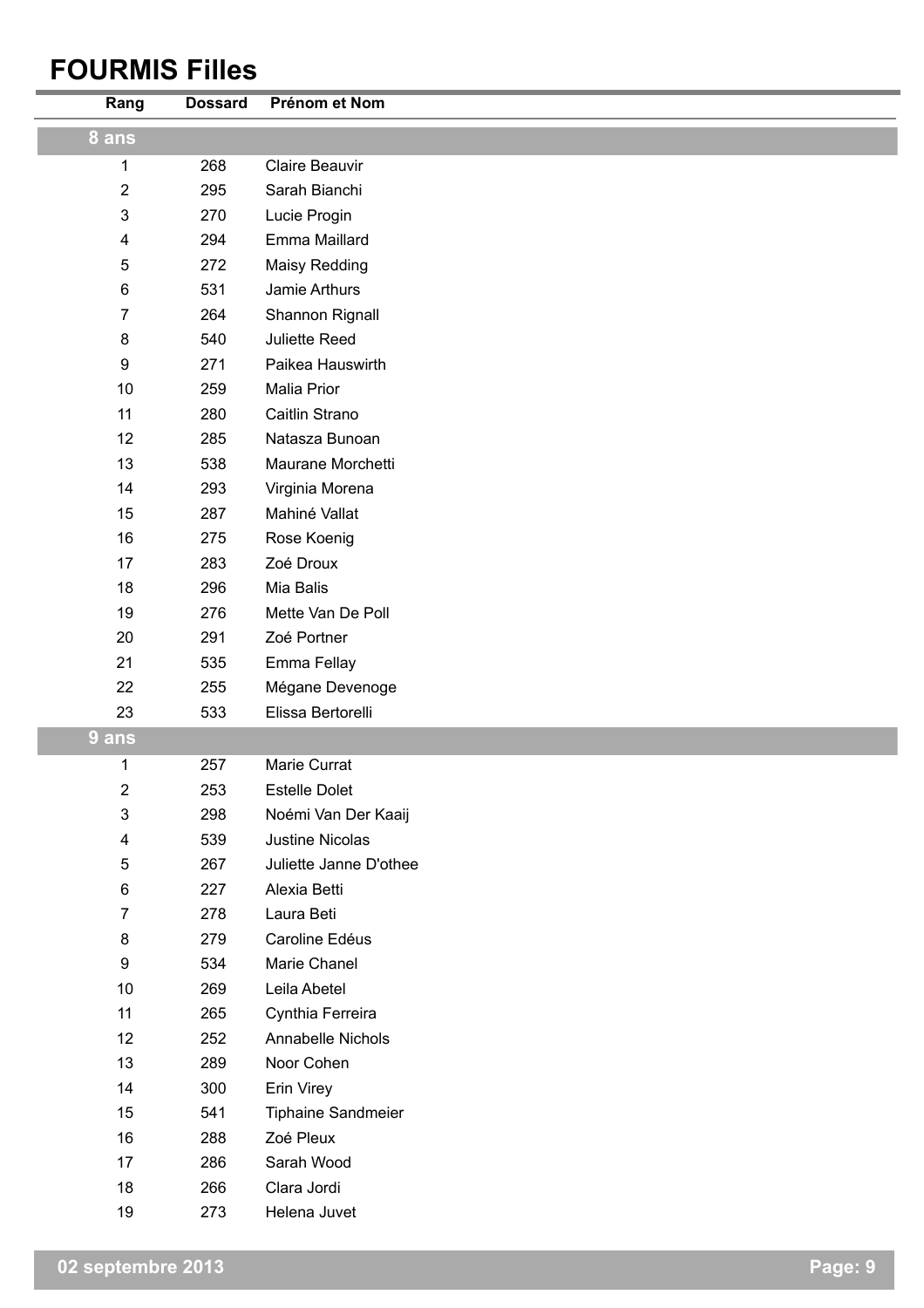#### **FOURMIS Filles**

| 20<br>Emma Kellerhals<br>292   |
|--------------------------------|
|                                |
| 21<br>261<br>Hollie Jupp       |
| 22<br>256<br>Anais Molyneaux   |
| 23<br>260<br>Julia Ducommun    |
| 24<br>290<br>Elisa Portner     |
| 25<br>254<br>Melissa Baines    |
| 26<br>297<br>Mathilde Payer    |
| 27<br>299<br>Mia Schriber      |
| 28<br>258<br>Julia Mottaz      |
| 29<br>251<br>Sheryn Hussain    |
| 30<br>537<br>Inès Maier        |
| 31<br>532<br>Yaëlle Berset     |
| 32<br>282<br>Alessia Rodriguez |
| 33<br>274<br>Maya Green        |
| 34<br>536<br>Pauline Follonier |
| 35<br>284<br>Emilie Corcoran   |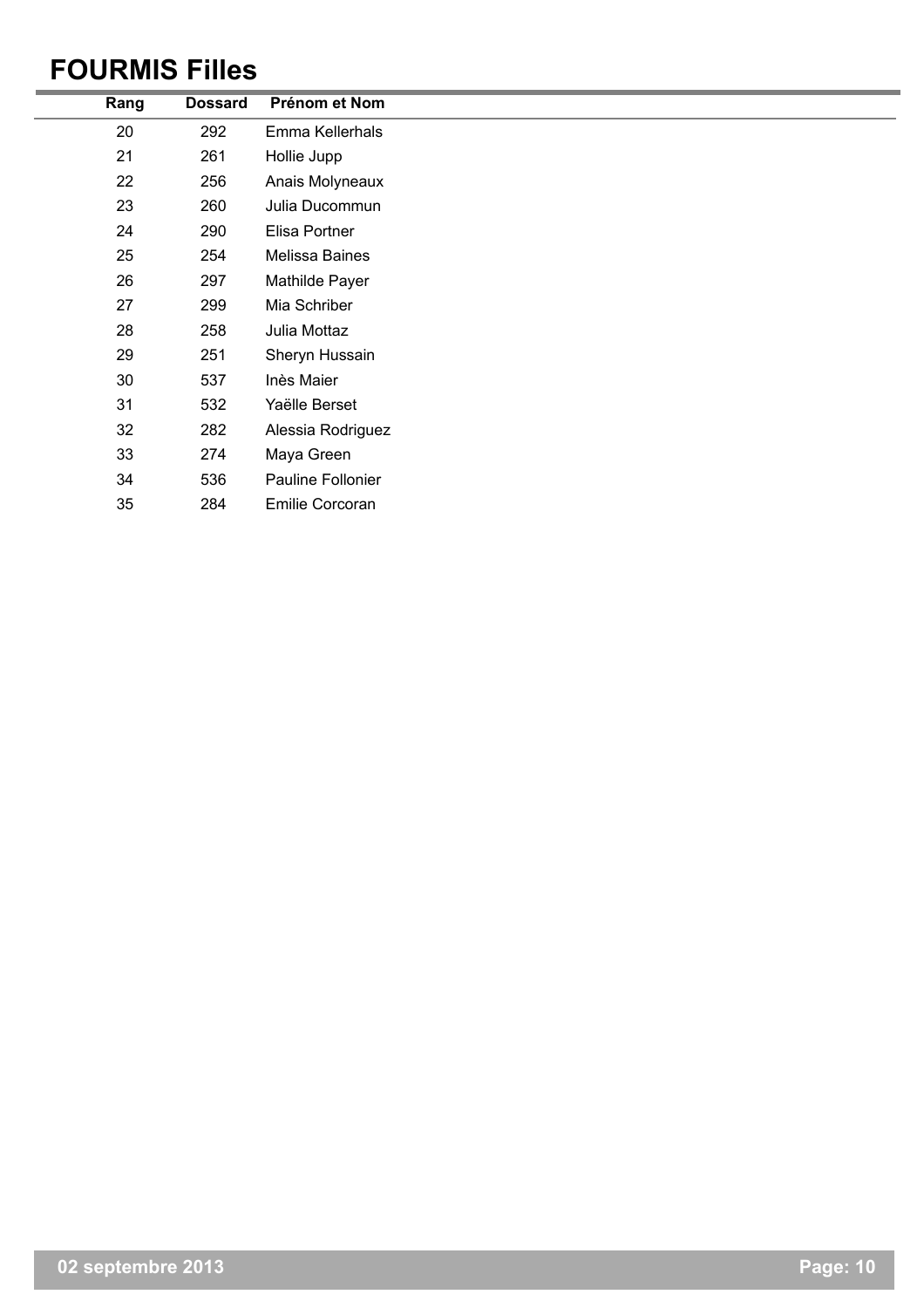## **GRILLONS Garçons**

| Rang           | <b>Dossard</b> | Prénom et Nom              |
|----------------|----------------|----------------------------|
| $10$ ans       |                |                            |
| 1              | 308            | <b>Thomas Beauvir</b>      |
| $\overline{2}$ | 333            | <b>Romain Stettler</b>     |
| 3              | 319            | Loïc Dubois                |
| 4              | 313            | Clément Génot              |
| 5              | 342            | Lionel Biffiger            |
| 6              | 314            | Quentin Vesin              |
| 7              | 316            | Xavier Kolly               |
| 8              | 331            | Jeremi Rod                 |
| 9              | 336            | <b>Alistair Horne</b>      |
| 10             | 323            | Ruben Da Costa             |
| 11             | 307            | Alexandre Clarke           |
| 12             | 312            | Lucien Lechevalier         |
| 13             | 304            | Arno Prior                 |
| 14             | 327            | Marvin Nussberger          |
| 15             | 326            | Jules Reverdy              |
| 16             | 341            | Noah Moscioni              |
| 17             | 334            | Nathan Balis               |
| 18             | 302            | Jérémy Knoerr              |
| $11$ ans       |                |                            |
| 1              | 337            | Martin Sauser              |
| 2              | 317            | Flori Schmutz              |
| 3              | 332            | Luca Luberti               |
| 4              | 311            | <b>Niels Bisaz</b>         |
| 5              | 328            | Tom Chollet                |
| 6              | 325            | Léandre Ducommun           |
| 7              | 301            | Robin Triponez             |
| 8              | 309            | Keagan Grimm               |
| 9              | 340            | <b>Arnaud Pilloud</b>      |
| 10             | 303            | <b>Bruno Winzenried</b>    |
| 11             | 339            | Gael Kocher                |
| 12             | 310            | Eliott Amaudruz            |
| 13             | 315            | Joseph Thompson            |
| 14             | 338            | Jonas Angéloz              |
| 15             | 322            | <b>Thibaut Portner</b>     |
| 16             | 330            | Frédéric Panchaud          |
| 17             | 305            | Daniel Jupp                |
| 18             | 329            | Benjamin Cupillard         |
| 19             | 324            | <b>Tonatiuh Crettenand</b> |
| 20             | 320            | Grégoire Morice            |
| 21             | 321            | Sean Rizzato               |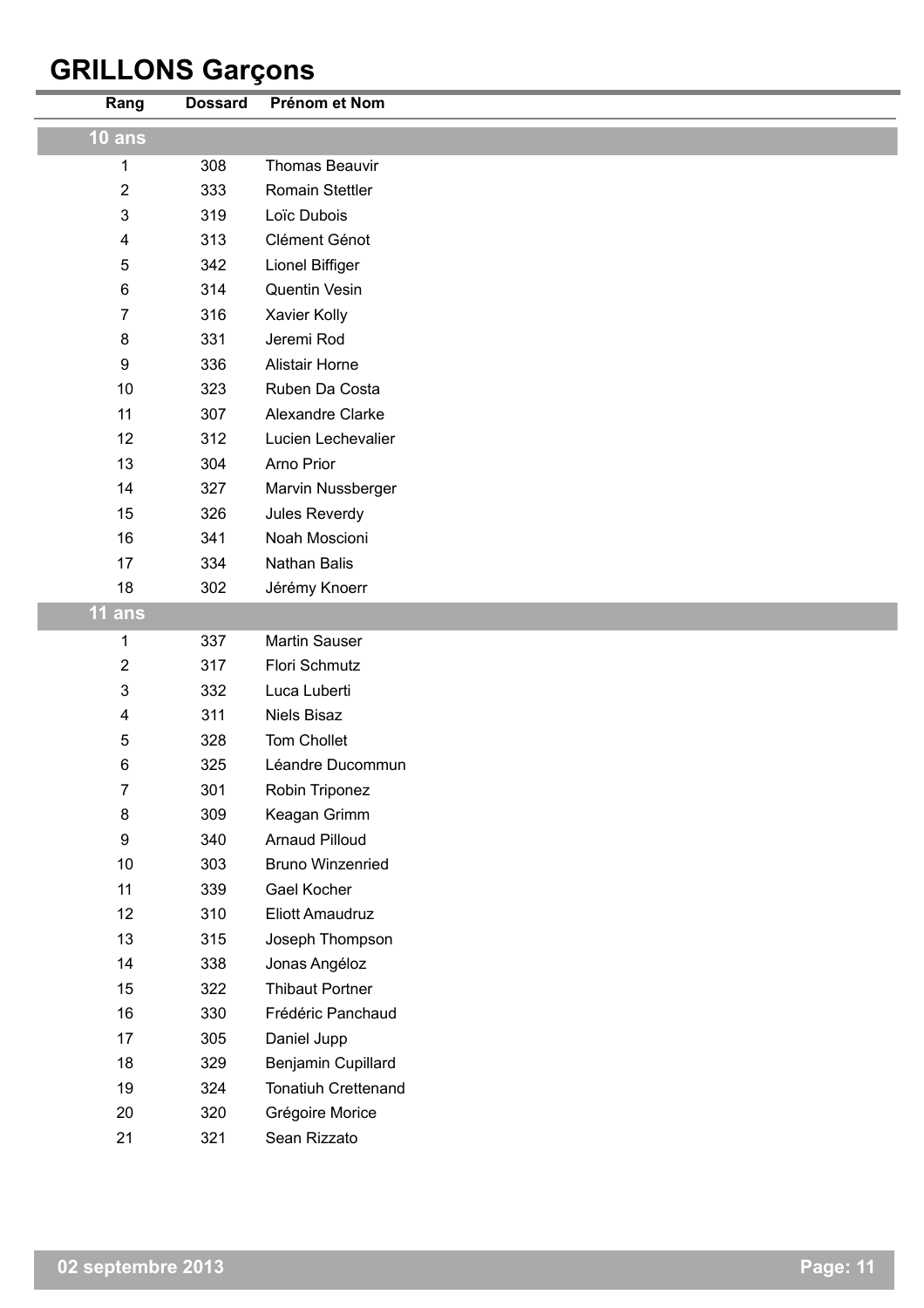#### **GRILLONS Filles**

| Rang             | <b>Dossard</b> | Prénom et Nom         |
|------------------|----------------|-----------------------|
| $10$ ans         |                |                       |
| 1                | 354            | Sarah Currat          |
| $\overline{2}$   | 363            | Aline Rosset          |
| $\mathfrak{S}$   | 364            | Olivia Callinswood    |
| $\overline{4}$   | 352            | Lara Scott            |
| 5                | 374            | Alicia Henchoz        |
| 6                | 359            | Lauren Strano         |
| $\overline{7}$   | 362            | Lena Schmutz          |
| $\bf 8$          | 358            | Elysia Thompson       |
| 9                | 376            | Mélissa De La Torre   |
| 10               | 355            | Maïlys Chollet        |
| 11               | 375            | Luna Segmüller        |
| 12               | 356            | Stella Koenig         |
| 13               | 365            | <b>Lilou Portner</b>  |
| 14               | 361            | Méline Voellinger     |
| 11 ans           |                |                       |
| 1                | 370            | Fanny Nussberger      |
| $\overline{2}$   | 357            | Rebecca Beti          |
| 3                | 368            | Katline Maillard      |
| 4                | 367            | <b>Blanche Bailly</b> |
| 5                | 372            | Julie Terreaux        |
| 6                | 369            | Joëlle Messerli       |
| $\overline{7}$   | 371            | Doreen Leiser         |
| 8                | 373            | Pauline Gagg          |
| $\boldsymbol{9}$ | 360            | Perla Voellinger      |
| 10               | 351            | <b>Bethany Baines</b> |
|                  |                |                       |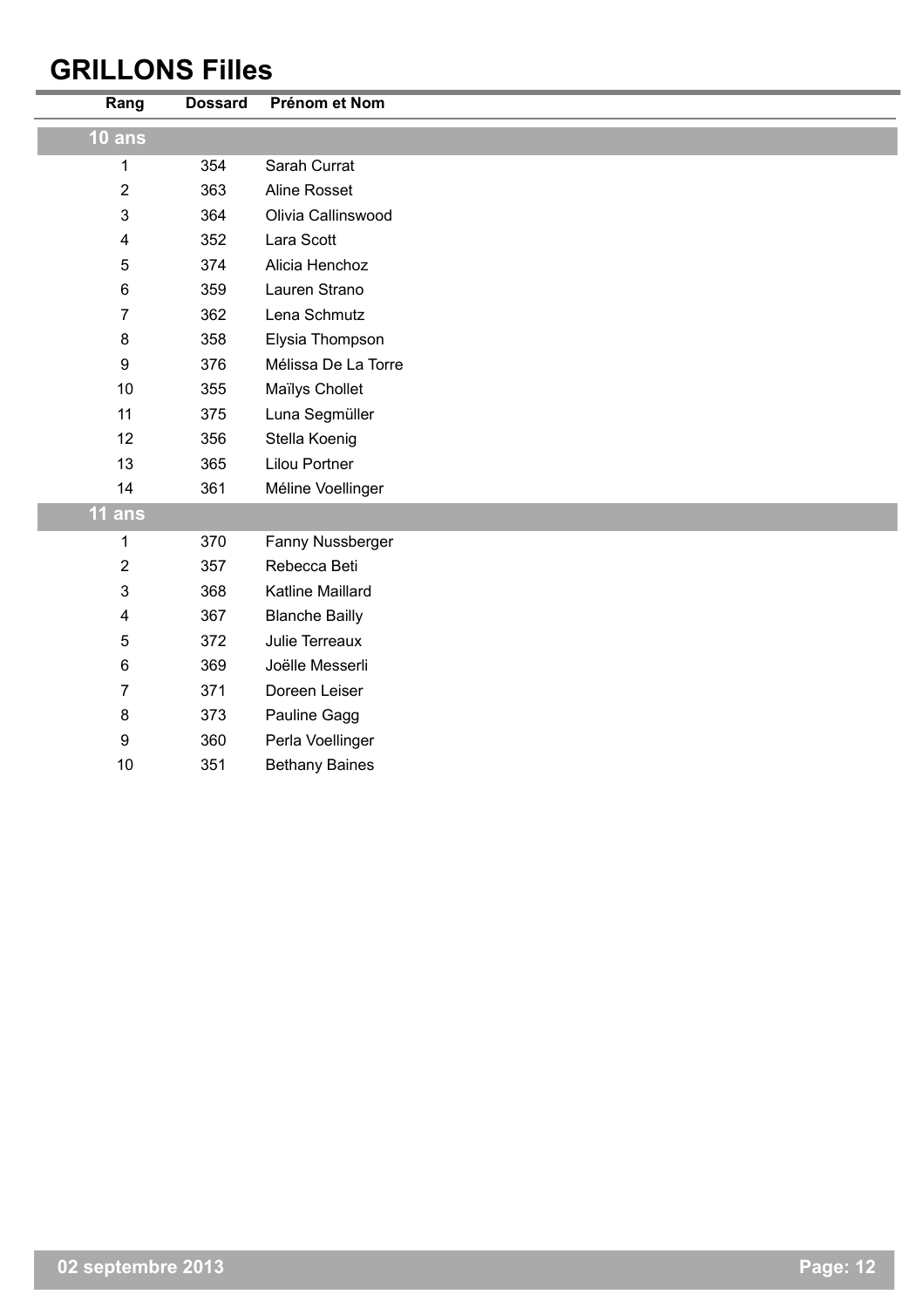## **SAUTERELLES Garçons**

| Rang             | <b>Dossard</b> | Prénom et Nom            |
|------------------|----------------|--------------------------|
| 12 ans           |                |                          |
| 1                | 401            | Loïc Triponez            |
| $\overline{2}$   | 422            | Xavier Maier             |
| 3                | 414            | Yann Dubois              |
| 4                | 428            | Noa Corthesy             |
| 5                | 413            | Benjamin Bilard          |
| $\,6$            | 407            | Owen Fatio               |
| $\overline{7}$   | 405            | Mathis De Truchis        |
| $\bf 8$          | 403            | Loïc Devenoge            |
| $\boldsymbol{9}$ | 421            | <b>Arthur Bauer</b>      |
| 10               | 410            | Maxime Sperandio         |
| 13 ans           |                |                          |
| 1                | 419            | Malik Joye               |
| $\overline{2}$   | 415            | Ludovic Séchaud          |
| 3                | 426            | David Soldini            |
| 4                | 423            | Yann Stettler            |
| 5                | 418            | Charles Messerli         |
| 6                | 431            | Jérôme                   |
| $\overline{7}$   | 402            | Colin Devenoge           |
| 8                | 417            | <b>Thomas Roulet</b>     |
| 9                | 424            | <b>Thomas Toulemonde</b> |
| 10               | 406            | Maxime Albisetti         |
| 11               | 420            | Dominique Scurti         |
| 12               | 411            | David Tenthorey          |
| 13               | 412            | Axel Melichou            |
| 14               | 427            | Arto Olsen               |
| 15               | 416            | Louis-marie Morice       |